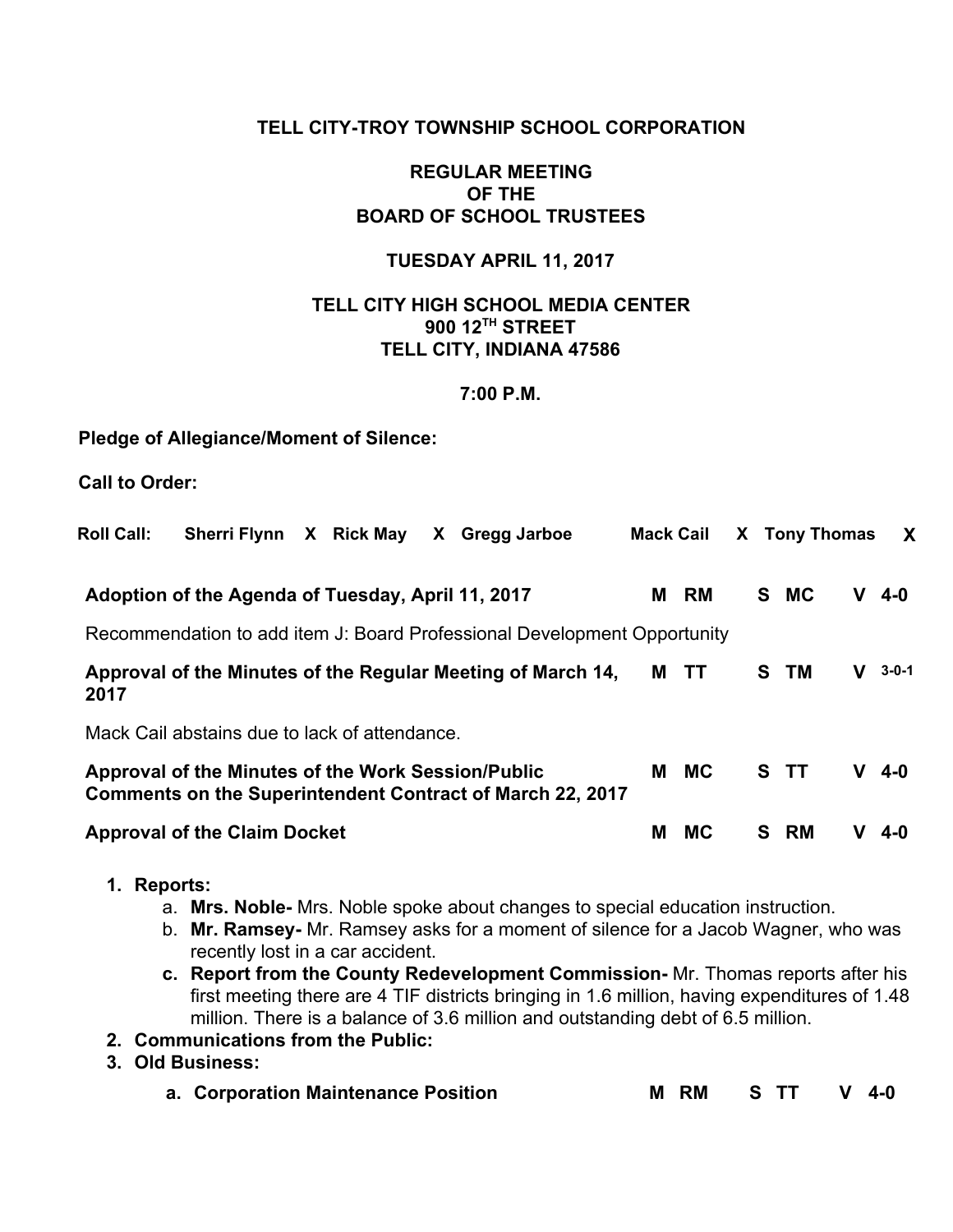After interviewing several individuals, I would like to recommend David Buckman for the position of maintenance director at Tell City-Troy Township School Corporation. Mr. Buckman has substantial experience in industrial and school maintenance. We have spoken at length about the importance of a preventative maintenance plan and maintaining an accurate inventory. I feel he is capable of improving the Corporation's Maintenance Program.

#### **4. New Business:**

| а. | <b>Resignations and Retirements</b>       | Μ | МC                                  |   | S RM              | v | 4-0 |  |  |  |
|----|-------------------------------------------|---|-------------------------------------|---|-------------------|---|-----|--|--|--|
|    | 1. WTE Teacher<br>2. WTE Teacher          |   | 1. Toni Jo Braun<br>2. Myra Stumler |   |                   |   |     |  |  |  |
| b. | <b>William Tell Elementary School</b>     | M |                                     | S |                   | ۷ |     |  |  |  |
|    |                                           |   |                                     |   |                   |   |     |  |  |  |
| c. | <b>Tell City Jr-Sr High School</b>        | M |                                     | S |                   | ۷ |     |  |  |  |
|    |                                           |   |                                     |   |                   |   |     |  |  |  |
| d. | <b>Athletics</b>                          | М | <b>MC</b>                           |   | S RM              | v | 4-0 |  |  |  |
|    | 1. HS Assistant Cheer Coach               |   |                                     |   | 1. Amber Greulich |   |     |  |  |  |
|    | 2. HS Head Cheer Coach                    |   | 2. Vivian Clarke                    |   |                   |   |     |  |  |  |
|    | 3. Jr. High Cheer Coach                   |   | 3. Alex Buck                        |   |                   |   |     |  |  |  |
|    | 4. Volunteer Asst. Girls Basketball Coach |   | 4. Lori Graves                      |   |                   |   |     |  |  |  |

Amber Greulich's background check is in process and her employment should be conditional on the receipt of a clean background check. Vivian Clarke is on staff as our after school director (has a full check). Alex Buck and Lori Graves background checks are included in your packets. Mr. Cail asks which are paid vs. volunteer positions. It was pointed out only item 4 is volunteer.

### **e. Approval of Overnight Field Trip M TT S MC V 4-0**

Mr. Goffinet and Mr. Craney will be taking their students to Indianapolis April 21 and 22 to compete in Skills USA. TCTTSC is always well represented in this competition, and we ask for your approval of the overnight trip at this time.

# **f. Lawn Care Recommendation M MC S RM V 3-0-1**

I recommend VIP continue to perform the mowing services for TCTTSC and begin weed treatment and fertilization. This recommendation is based on VIP submitting the most complete bid package on time and at the lowest cost. Mr. Thomas abstains from the vote.

| g. WTE RFQ- Provider Selection |  |  |  | M TT S RM V 0-4 |  |  |
|--------------------------------|--|--|--|-----------------|--|--|
|--------------------------------|--|--|--|-----------------|--|--|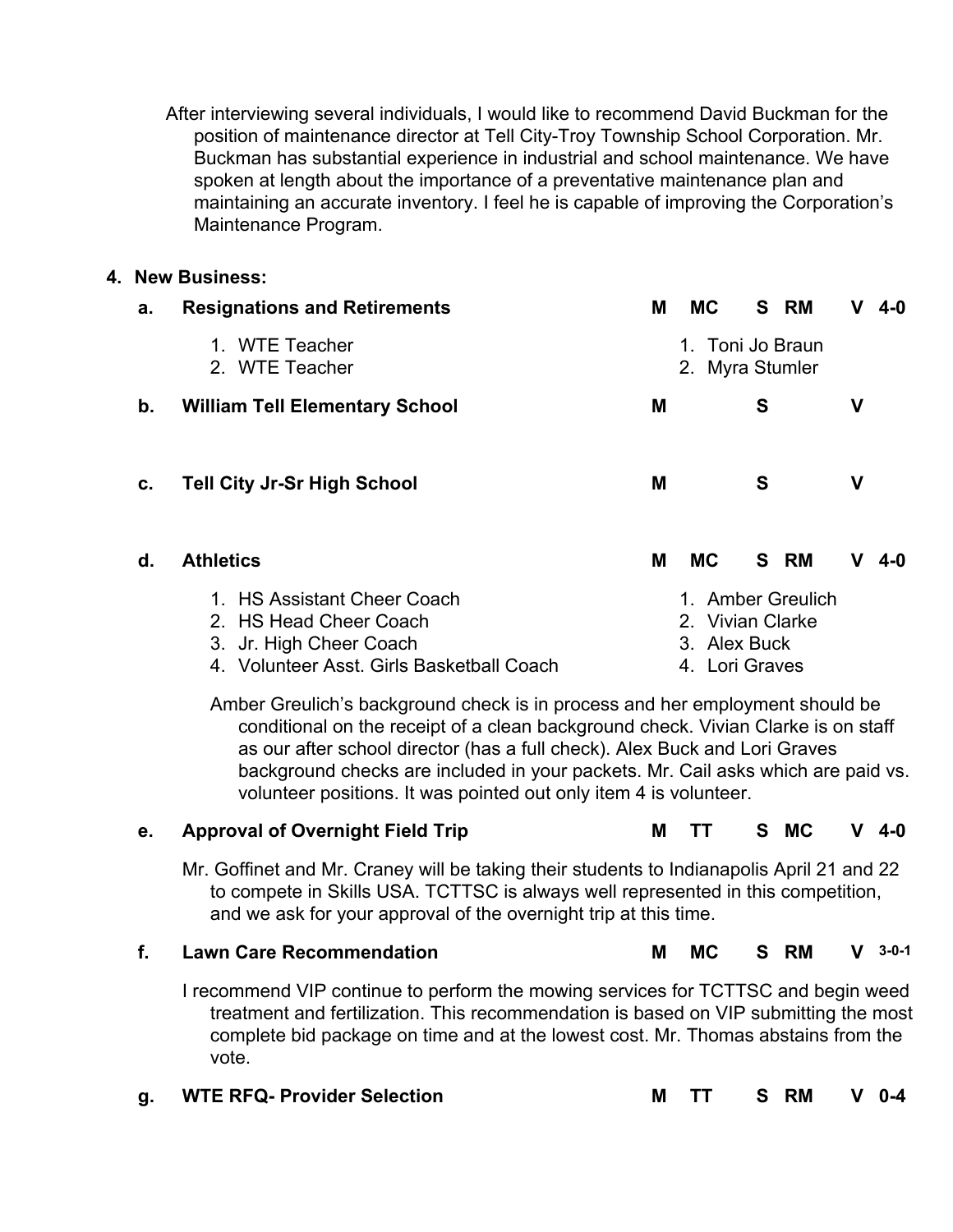- Info Provided at time of meeting for review/discussion. A comparison based on the estimated construction costs was provided. It was reiterated that head to head and based on the RFQ's the two vendors are very similar. There are some differences in the construction costs but overhead and profit are identical between the two firms. Mrs. Flynn asks for board member input, but states that service is important and ESG has been at both meetings. No other members offer input. Mr. Thomas states that since the pipe is not as bad as we thought, the focus would shift to the controls, the drives, and other energy savings features. Mr. May points out there is a difference of about \$40,000 between the two RFQ's (ESQ being slightly higher than PSG). Mr. Thomas reiterates the \$1.3 million maximum number. With no further input Mrs. Flynn requests a recommendation for voting. Based on the difference of estimated construction expenses, the recommendation is made to chose Performance Services. Mr. Thomas moves to approve, Mr. May seconds. Mr. Cail then interjects that this RFQ does not give us any hard figures. He feels that giving a blank check to a group and saying do what you can do, he feels we are not being good stewards of the finances. He recommends we go another step farther and get a bid process (RFP). Mr. Cail states he has read and tried to make sense of the RFQ's but needs more information. Mr. Thomas asks if Mr. Cail is requesting to stop this process and hire an engineer to determine the scope of the project. Mr. May asks and Mrs. Flynn clarifies if Mr. Cails request is feasible. The superintendent states there is work going on, and it can continue. The proposal can be pursued as stated by Mr. Cail.
- Mrs. Flynn states there is a motion on the floor which requires action. Mr. Thomas states he understands the points made by Mr. Cail, but questions how this will proceed without engineering and drawings. Mrs. Flynn asks Nick Atherton (ESG) and he elaborates that an RFP will require a substantial amount of work, but it is possible. Mrs. Flynn requests a vote. The motion to hire PSG fails 4-0.
- Mr. Cail motions an RFP be generated to give firm numbers on the project. The superintendent and Mr. Atherton states this will extend the timeline by 60 days, effectively eliminating the potential of work being done this summer. Mr. Thomas asks how long we have to spend the refinanced money, and was told there is a three year time limit on the money. Mr. Cail suggests pulling out the front door project, but is reminded that the RFP process would not permit the work to be done this summer. The superintendent states that if the board would like to slow down and get an RFP then it will be so. The motion by Mr. Cail is repeated. Mr. May seconds, and the vote passes 4-0. Stewart questions in the RFQ if the company selected would have provided the engineering and and recommended upgrades. It was stated there would have been board control throughout the project, whereas an RFP has a predefined scope and dollar amount.

### **h. Approval of the Superintendent's Contract M MC S RM V 4-0**

The Superintendent's contract has been updated and advertised, and a public hearing has been held as required. The board is now required to approve (or not) the contract as presented. 12 Vacation days were added, and the maximum carry-over was increased by five days.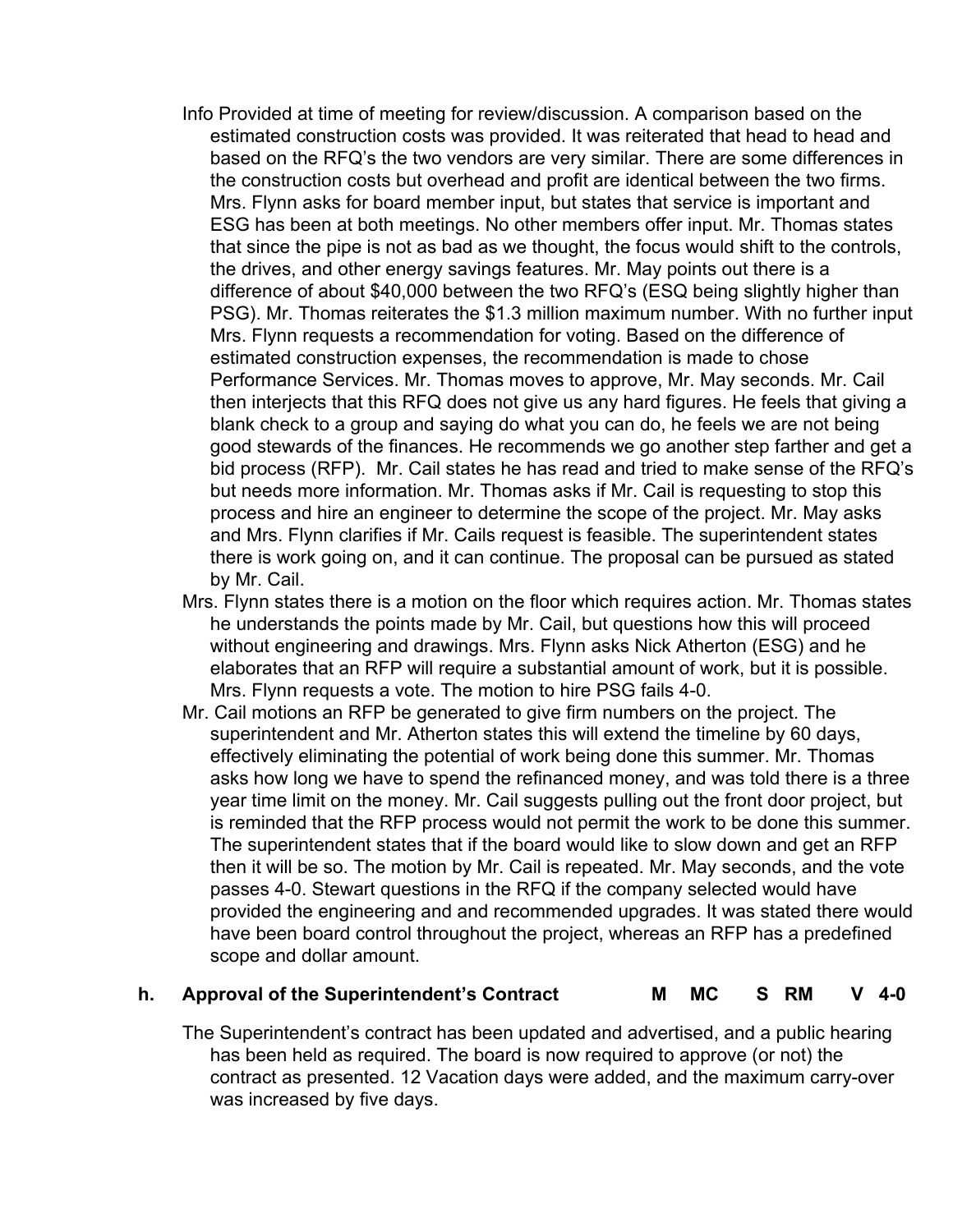### **i. Legislative Updates No Action**

HB 1043, referendum process and remonstrance process, on second reading. Senator Hershman brought an amendment to the bill that was requested by IASBO. The amendment increases the thresholds for petition remonstrance process from \$2 million to \$5 million and the referendum thresholds from \$10 million to \$15 million. This is effective as of January 1, 2018. After December 31, 2018, the thresholds will be increased each year by the assessed value growth quotient.

HB 1005 (superintendent of public instruction) was voted on and passed 28-20. The bill states that the governor will appoint the state superintendent after 2025.

Other bills voted on were:

HB 1009, school financial management (47-1)- Consolidation of various funds HB 1007, education course assess program (40-8)- Online guidelines HB 1003, student assessments (32-16)- Changes the name of ISTEP

On the House floor, the following bills were voted on: SB 409, collective bargaining (98-0)- No Bargaining until after count day SB 309, distributed generation (56-43)- Reduces amount utility providers have to pay to schools that generate excess power.

At this point, many bills are being amended and pushed back and forth between houses while legislators make deals to get what they want. I expect all of the above will be signed into law in some form or another.

# **j.** Board Professional Development Opportunity MMC S RM V 4-0

You have been presented with the annual Spring IASB Meeting, to be held on May 8. With the amount of legislation discussed at this time, I believe this will be a worthwhile PD for the school board and recommend you approve the opportunity.

### **5. Such Other Business As May Come Before the Board:**

- a. Communications from the Superintendent
- b. Communications from the Board of School Trustees